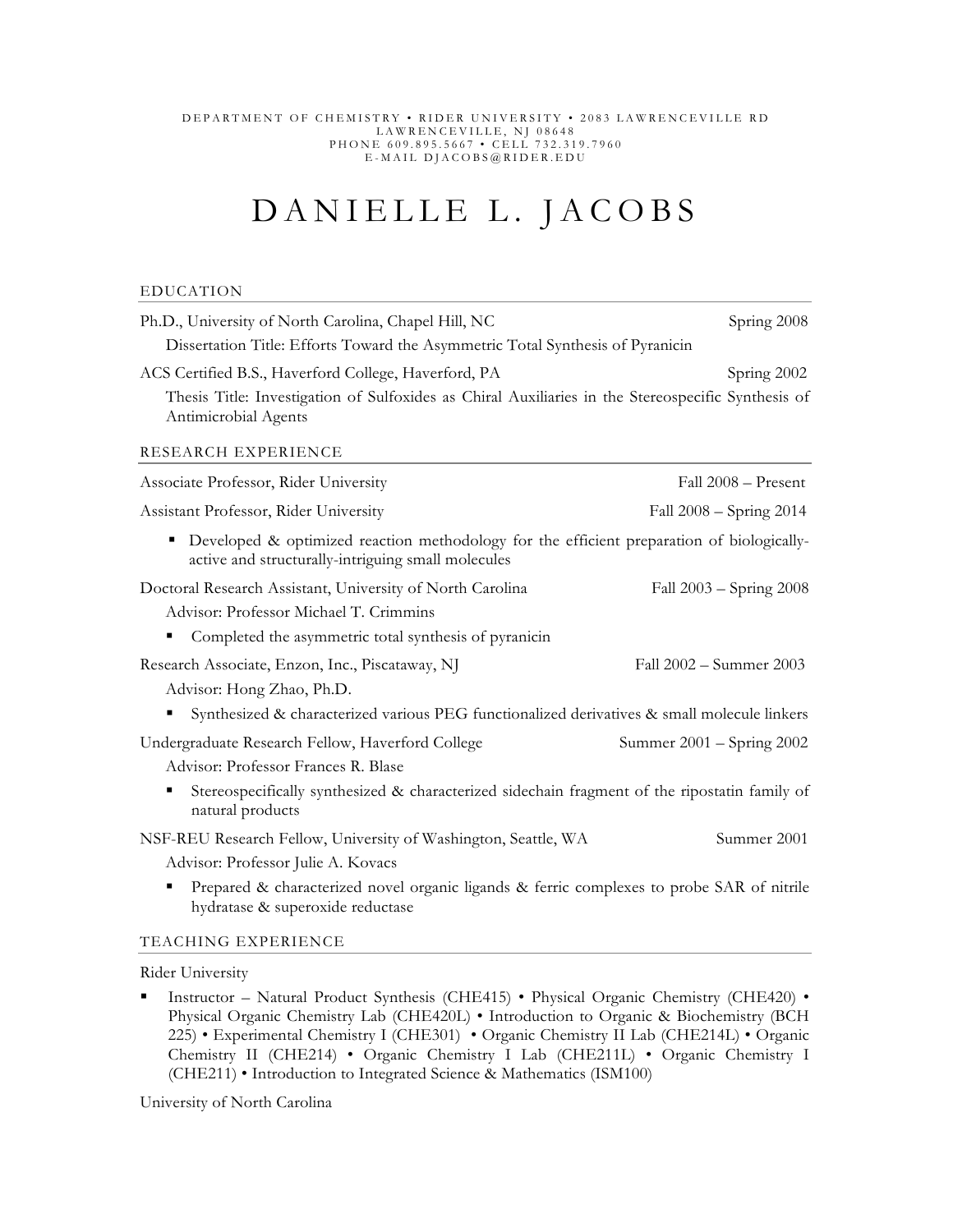Instructor – Synthetic Aspects of Organic Chemistry (CHEM468) • General Chemistry Laboratory (CHEM101L)

#### EDITORIAL EXPERIENCE

| <b>CHOICE Current Reviews for Academic Libraries</b> |
|------------------------------------------------------|
|------------------------------------------------------|

 Composed critical reviews of newly published non-fiction books concerning the fields of natural products chemistry and scientific writing

AAAS Mass Media Science & Engineering Fellow Summer 2008

KUNC 91.5 FM – Greeley, Colorado

News Director: Brian Larson

**Developed, researched, composed & edited novel story concepts on current scientific and** medical issues for a non-scientific audience

Chemistry Technical Editor Spring 2007 – Spring 2008

The Carbon Age: How Life's Core Element Became Civilization's Greatest Threat

Author: Eric Roston

Publisher: Walker & Co.

 Served as primary scientific resource for elucidating, transcribing, illustrating, and editing relevant and scientifically accurate concepts in chemistry for a non-fiction book released in Spring 2008.

Chemistry Technical Editor Fall 2006

Compendium for Biochemistry & Molecular Biology

Author: Roger L. Lundblad, Ph.D.

 Advised author & extensively edited descriptions & illustrations of chemical transformations for a pertinent biochemistry resource

Contributing Science Writer Winter 2006 – Present

Endeavors Magazine – University of North Carolina

Editor: Neil Caudle, Associate Vice Chancellor of Research

Researched, interviewed, and composed feature articles on innovative & significant scientific investigations for a non-scientific publication

Technical Writer Summer 2006

Electronic Encyclopedia of Reagents for Organic Synthesis

Editor: Leo A. Paquette, Ph.D.

 Composed and illustrated comprehensive reviews to be widely employed by the scientific community

HONORS & AWARDS

| • Mazzotti Women's Leadership Award (Rider University)     | 2015          |
|------------------------------------------------------------|---------------|
| • ACS Division of Organic Chemistry Travel Award           | Spring 2013   |
| • AAAS Mass Media Science & Engineering Fellow             | 2008          |
| • U.S. Department of Education GAANN Teaching Fellow (UNC) | $2007 - 2008$ |

Book Reviewer Fall 2009 – Present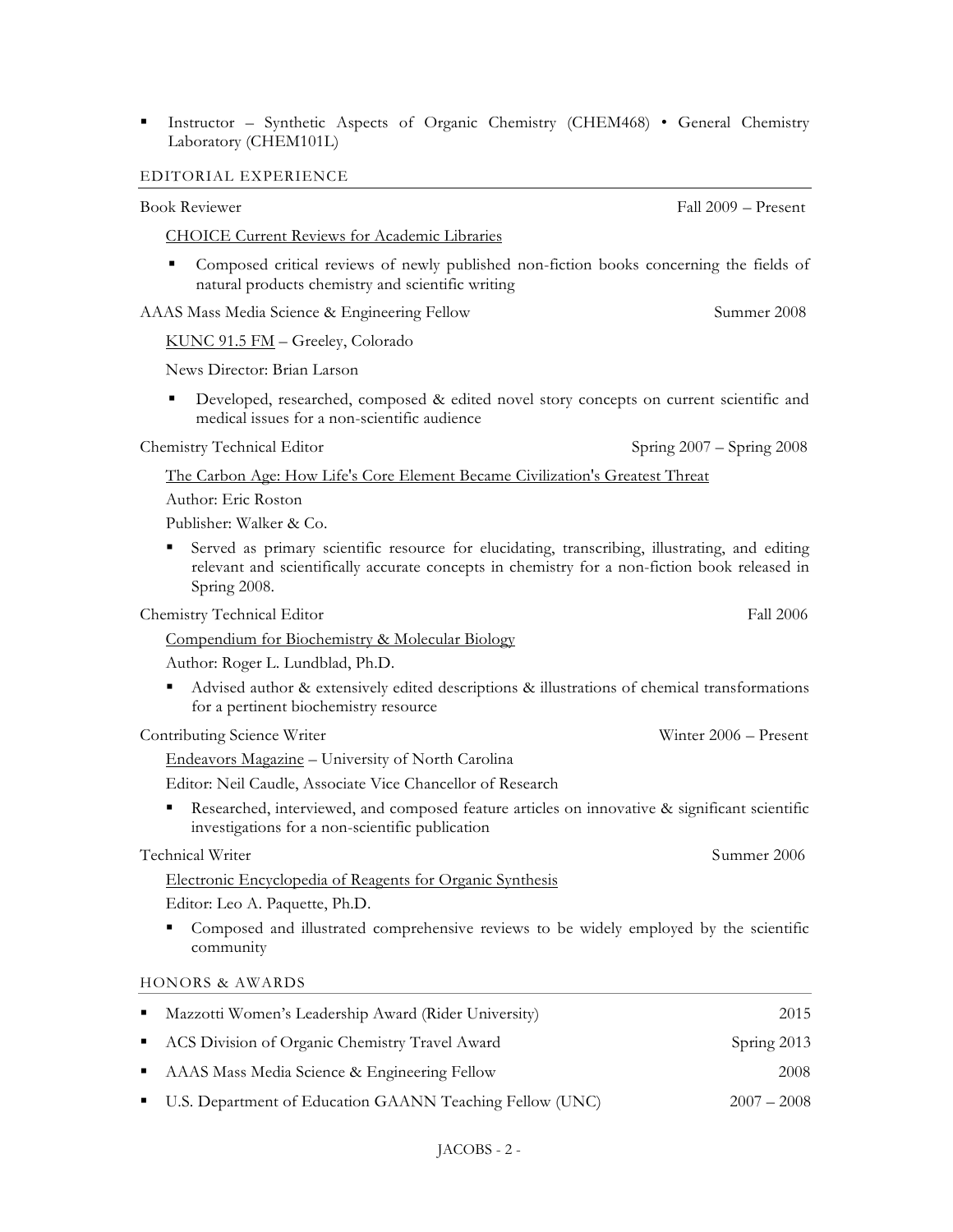|   | Venable Graduate Fellow (UNC)                                                                                                                              | $2003 - 2004$    |
|---|------------------------------------------------------------------------------------------------------------------------------------------------------------|------------------|
| ٠ | Honors Thesis in Chemistry (Haverford College)                                                                                                             | 2002             |
|   | George Pierce Prize in Chemistry (Haverford College)                                                                                                       | 2002             |
| ٠ | NSF-REU Scholar (University of Washington)                                                                                                                 | 2001             |
|   | Outstanding Teaching Award (The Princeton Review)                                                                                                          | 2001             |
|   | Summerfield Foundation Award (Haverford College)                                                                                                           | $1998 - 2002$    |
|   | RESEARCH GRANTS                                                                                                                                            |                  |
|   | Rider University Research Sabbatical                                                                                                                       | Fall 2016        |
| п | Rider University Summer Research Reimbursement                                                                                                             | Summer 2015      |
| ■ | Rider University Summer Research Reimbursement                                                                                                             | Summer 2012      |
| ٠ | Rider University Summer Research Fellowship                                                                                                                | Summer 2011      |
| ٠ | Rider University Summer Research Reimbursement                                                                                                             | Summer 2011      |
| ٠ | Rider University Summer Research Fellowship                                                                                                                | Summer 2010      |
| ٠ | Rider University Summer Research Reimbursement                                                                                                             | Summer 2010      |
| ▪ | Rider University Summer Research Fellowship                                                                                                                | Summer 2009      |
|   | Rider University Summer Research Reimbursement                                                                                                             | Summer 2009      |
|   | NON-RESEARCH GRANTS                                                                                                                                        |                  |
|   | ACS Innovative Projects Grant (Chemistry Career Café Series)                                                                                               | 2011             |
|   | ACS Innovative Projects Grant ("Careers in Chemistry" Symposium)                                                                                           | 2009             |
|   | ACS Project SEED Award                                                                                                                                     | $2009 -$ Present |
|   | COMMUNITY CONTRIBUTIONS                                                                                                                                    |                  |
| ٠ | Faculty Advisor, Student Affiliates of the ACS                                                                                                             | $2014 -$ Present |
|   | Assistant Chair, UAPC Faculty Grade Review Panel                                                                                                           | $2014 -$ Present |
|   | Director, GLASS-STEM Program & Summer Science Institute                                                                                                    | $2014 -$ Present |
|   | Coordinator, US National Chemistry Olympiad of Mercer County                                                                                               | $2014 -$ Present |
| ٠ | Member, Academic Standing Committee                                                                                                                        | $2014 -$ Present |
| ٠ | Member, SENCER Team                                                                                                                                        | $2013 -$ Present |
| ٠ | Treasurer, Trenton Section of the American Chemical Society (TrACS)                                                                                        | $2013 -$ Present |
| ٠ | Chair, Faculty Development Committee (FDC)                                                                                                                 | 2013             |
| ٠ | Manuscript Reviewer                                                                                                                                        | $2012 -$ Present |
|   | Chemical Educator, Bioorganic & Medicinal Chemistry Letters, Journal of Undergraduate Research, Journal of<br>Chemical Education, Acta Crystallographica C |                  |
| ■ | Grant Reviewer                                                                                                                                             |                  |
|   | Research Corporation, ACS-PRF, NSF-GRFP                                                                                                                    | $2012 -$ Present |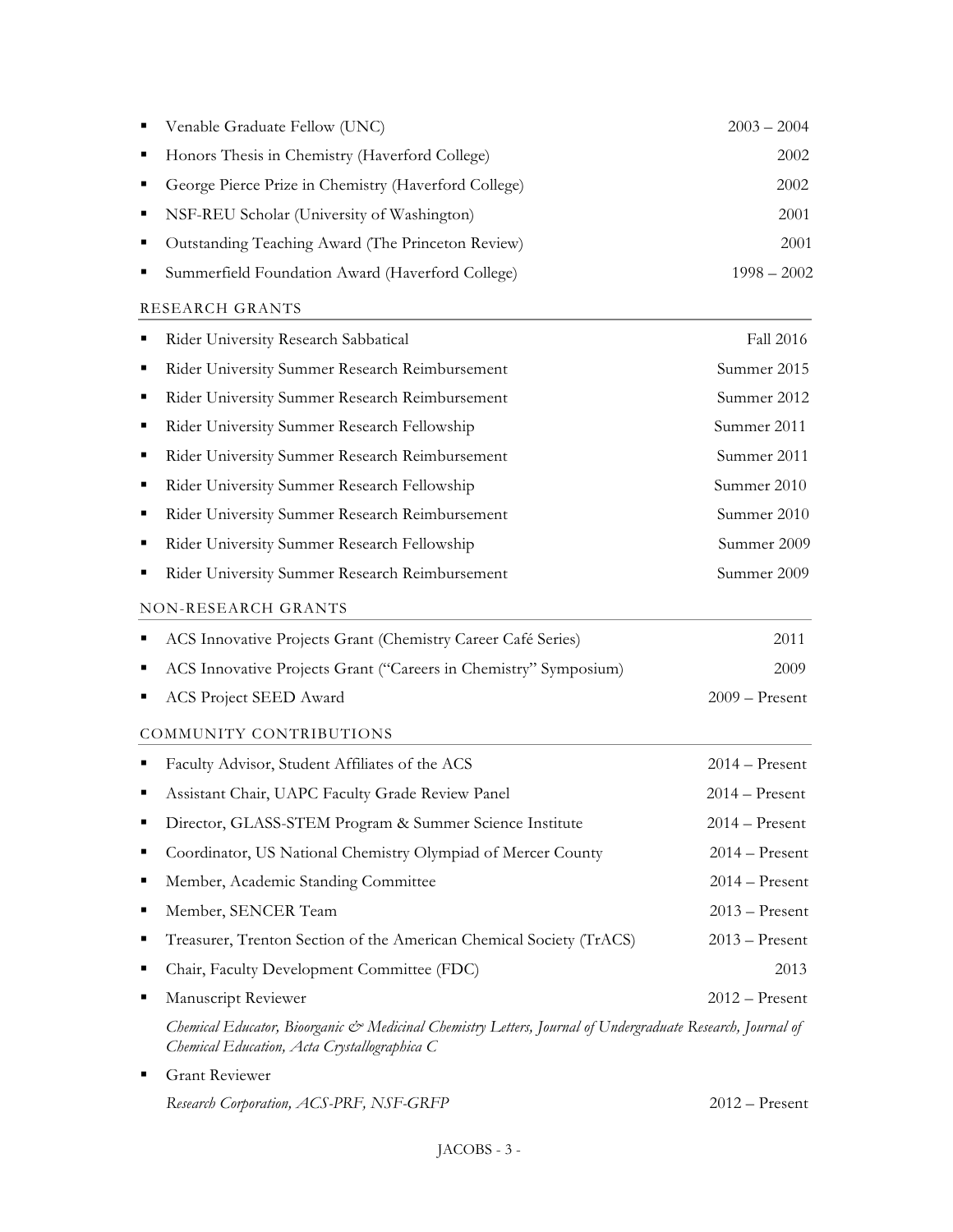|   | Member, Faculty Development Committee (FDC)                                   | 2012             |
|---|-------------------------------------------------------------------------------|------------------|
| п | Member, Sustainability Studies Minor Review Board                             | $2012 -$ Present |
| п | Member, CLAES Vertical Curriculum Integration Task Force                      | $2011 -$ Present |
|   | Assistant Treasurer, Trenton Section of the American Chemical Society (TrACS) | $2011 - 2012$    |
|   | Informal Faculty Mentor                                                       | $2011 -$ Present |
|   | Chair, Undergraduate Research & Scholarship Awards (URSA) Committee           | 2011             |
| п | Member, Faculty Mentoring Committee (FMC)                                     | $2010 -$ Present |
| п | Founder, Improving Connections Across STEM Disciplines                        | $2010 - 2011$    |
| п | Faculty Representative, Student Recreation Center (SRC) Committee             | $2010$ – Present |
|   | GLASS Advisor                                                                 | $2010$ – Present |
|   | Member, CLAS Undergraduate Travel Grant Committee                             | $2010$ – Present |
| п | Provost's Appointee, URSA Committee                                           | 2010             |
| п | Faculty Advisor, TOMS One-For-One Club (Rider University)                     | $2009 - 2011$    |
|   | Director, TrACS                                                               | $2009 -$ Present |
|   | Coordinator & Mentor, ACS Project SEED                                        | $2008 -$ Present |
|   |                                                                               |                  |

## PEER-REVIEWED PUBLICATIONS

- 1. Ghattas, P.; Carlin, J.W.; Murkli Jr., S.L.; Jacobs, D.L. "Solvent-Free Microwave-Assisted Preparation of *N*-(2-(Pyridin-2-yl)ethylsulfonamides." Synthetic Communications 44 (2014): 520-529.
- 2. Jacobs, D.L.; Chan, B.C.; O'Connor, A.R. "*N*-[2-(Pyridin-2-yl)ethyl]-Derivatives of Methane-, Benzene- and Toluenesulfonamide: Prospective Ligands for Metal Coordination." Acta Crystallographica C69 (2013): 1397-1401.
- 3. Dawson, P.H.; Jacobs, D.L.; Yang, S.Q. "An Online Tutorial for SciFinder for Organic Chemistry Classes." Science & Technology Libraries 29 (2010): 298-306*.*
- 4. Crimmins, Michael T.; Jacobs, D.L. "Asymmetric Total Synthesis of Pyranicin." Organic Letters 11 (2009): 2695-2698.
- 5. Jacobs, D.L. "Methanesulfonamide: First Update." Electronic Encyclopedia of Reagents for Organic Synthesis John Wiley & Sons, Inc. 2006.
- 6. Kreilein, M.; Jacobs, D.L. "Methanesulfonyl Chloride: First Update." Electronic Encyclopedia of Reagents for Organic Synthesis John Wiley & Sons, Inc. 2006.
- 7. Shearer, J.; Lai, J.; Jacobs, D.L.; Kovacs, J.A. "Preparation & Properties of [NiII(BEES)(Cl)](BPh4): a NiII Complex in a Mixed Nitrogen/Thioether Coordination Environment." Inorganica Chimica Acta 336 (2002): 61-64.

PRESENTATIONS

- 8. Jacobs, D.L. "Practical Course in Physical Organic Chemistry Suitable for the Primarily Undergraduate Institution." 250<sup>th</sup> ACS National Meeting, Boston 20 August 2015. CHED 485.
- 9. Tyson, J. & Jacobs, D. "Work Towards the Asymmetric Total Syntheses of Majorenolide & Majorynolide." ISCAP Day, Rider University 6 May 2015.
- 10. Murkli Jr., S.L. & Jacobs, D.L. "Efficacy of *N*-(2-(Pyridin-2-yl)-ethyl)sulfonamides as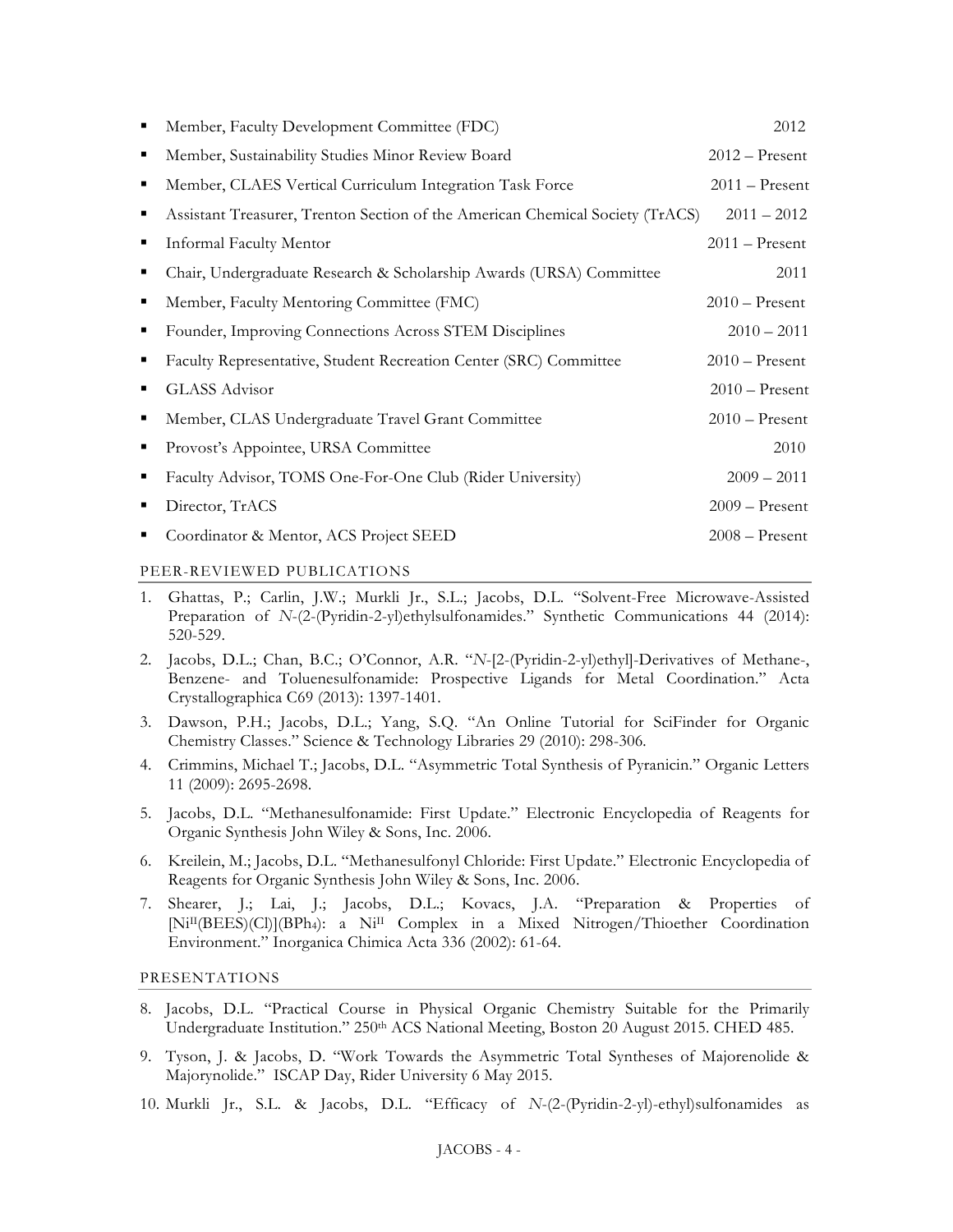Antimicrobial Agents." ISCAP Day, Rider University 7 May 2014.

- 11. Rai, K.; Kennedy, L.; Jacobs, D.L.; Chan, B.C.; O'Connor, A.R. "Research in the Inorganic Classroom: Structural Characterization of Sulfonamide Derivatives and their Metal Coordination Products." 247th ACS National Meeting, Dallas 16 March 2014.
- 12. O'Connor, A.R.; O'Connor, J.M.; Carlin, J.W.; Jacobs, D.L.; Chan, B.C. "Synthesis & Characterization of (1,5-bis-Cyclooctadiene)iridium(I) Complexes Containing *N*-(2-(Pyridin-2 yl)ethylsulfonamide Derivatives." 247<sup>th</sup> ACS National Meeting, Dallas 16 March 2014.
- 13. Dawson, P.H.; Yang, S.Q.; Heath, W.P.; Jacobs, D.L. "Creating Online Tutorials: A Way to Embed Research Instruction into Distance Learning and Traditional Classes." European Conference on Information Literacy. Istanbul, Turkey 22 October 2013.
- 14. Dalal, H.; Dawson, P.H.; Jacobs, D.L.; Yang, S.Q. "Representing Reference: Making the Most Out of Your Subscription Databases: A SciFinder Example." [Webinar] In *Lyrasis Webinar Series.* 25 April 2013.
- 15. Murkli Jr., S.L.; Carlin, J.W.; Jacobs, D.L. "Adjuvant-Free Conjugate Addition of Sulfonamides to 2-Vinylpyridines: An Unexploited Facile Route to Diversely Substituted *N*-(2-(Pyridin-2-yl) ethyl)sulfonamide Derivatives." 245<sup>th</sup> ACS National Meeting, New Orleans 8 April 2013.
- 16. Jacobs, D.L. "From Licorice to Lipitor: Synthetic Routes from Nature to the Medicine Cabinet." Kings College, Wilkes-Barre, PA 21 February 2013.
- 17. Bing, J. & Jacobs, D.L. "Development of a Novel Asymmetric Alkylation of Superquat-Derived Glycolyloxazolidinones and their Application toward the Synthesis of Majorenolide and Majorynolide." 244th ACS National Meeting, Philadelphia 20 August 2012.
- 18. Jacobs, D.L.; Blase, F.; Hunt, D.; Minbiole, K. "New Challenges for Organic Synthesis in the Undergraduate Research Lab." CUR National Meeting, The College of New Jersey 25 June 2012.
- 19. Bing, J. & Jacobs, D.L. "Development of a Novel Asymmetric Alkylation of Superquat-Derived Glycolyloxazolidinones and their Application toward the Synthesis of Majorenolide and Majorynolide." ISCAP Day, Rider University 2 May 2012.
- 20. Ghattas, P. & Jacobs, D.L. "Synthesis and Reactivity of Differentially Substituted 2- Vinylpyridines in the Conjugate Addition of Benzenesulfonamide." 243rd ACS National Meeting, San Diego 26 March 2012.
- 21. Wilner, A.; Mirchandani, S.; Lowrey, P.; Spiegelberg, B.; Jacobs, D. "SoTL and the Creative Power of Faculty Learning Communities." SoTL Commons, Georgia Southern University 7 March 2012.
- 22. Jacobs, D.L. "From Licorice to Lipitor: Total Synthesis Inspired by Nature." Fairleigh Dickinson University, Madison, NJ 28 September 2011.
- 23. Jacobs, D.L.; Dawson, P.H.; Yang, S.Q. "Development and Assessment of Online SciFinder Tutorials Toward the Promotion of Scientific Literacy in Undergraduates." 242nd ACS National Meeting, Denver, CO 31 August 2011.
- 24. Musumeci, L.E. & Jacobs, D.L.; "Glycolate Alkylations with 2-(Methyliodo)acrylates Toward the Synthesis of Majorynolide & Majorenolide." 42nd Middle Atlantic Regional Meeting of the ACS, College Park, MD 21 May 2011.
- 25. Ghattas, P. & Jacobs, D.L. "Catalytic, Solvent-Free Preparation of *N*-(2-(Pyridin-2-yl) ethyl)sulfonamides." 42nd Middle Atlantic Regional Meeting of the ACS, College Park, MD 21 May 2011.
- 26. Ghattas, P. & Jacobs, D.L. "Catalytic, Solvent-Free Preparation of *N*-(2-(Pyridin-2-yl)-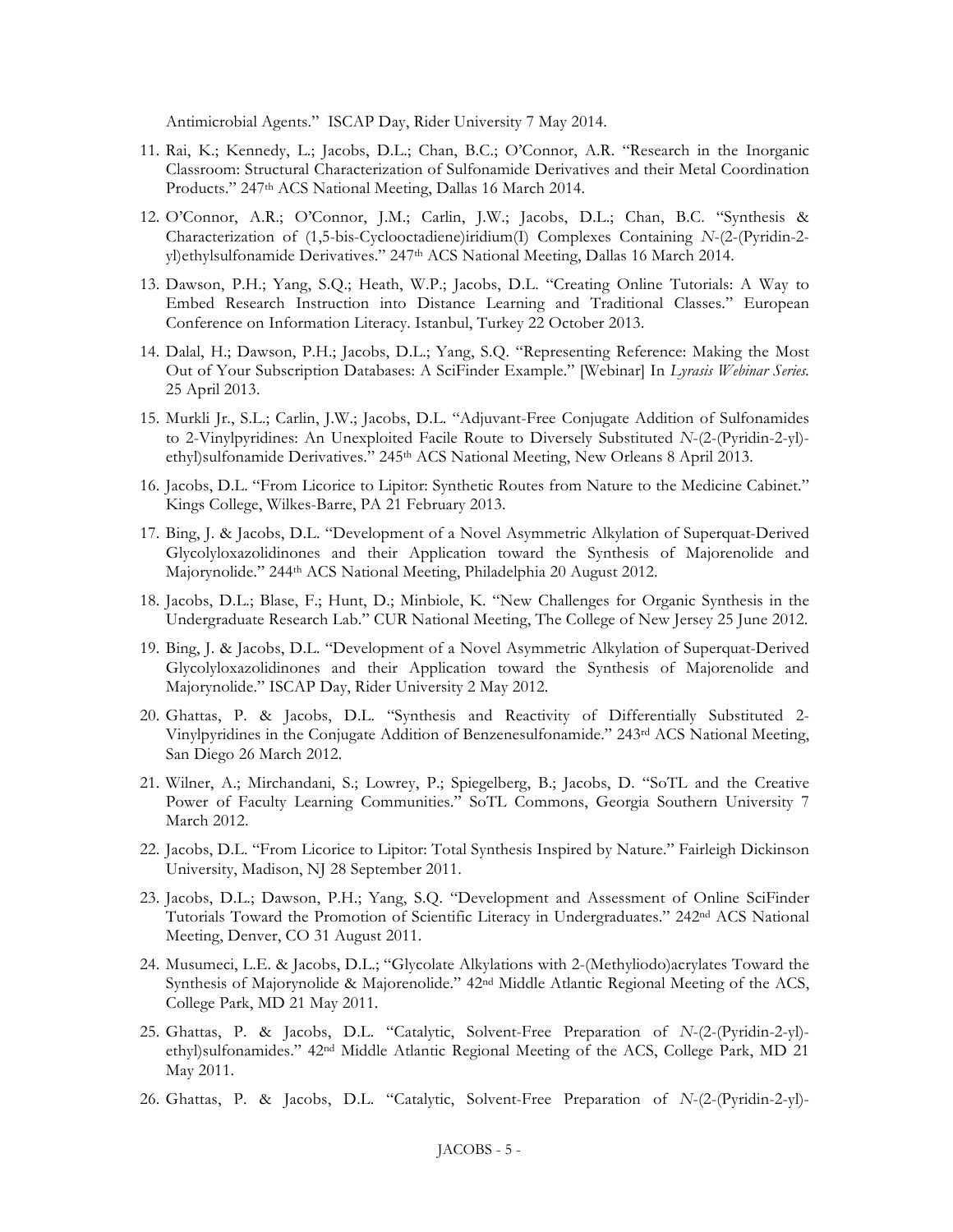ethyl)sulfonamides." ISCAP Day, Rider University 4 May 2011.

- 27. Dawson, P.H.; Jacobs, D.L.; Yang, S.Q. "Online Tutorials & Assessment of Information Literacy Skills. Association of Research Libraries." (ARL) 2010 Library Assessment Conference, Baltimore, MD 25 October 2010.
- 28. Furqan, D.; Musumeci, L.; Jacobs, D.L. "Na(SG)-I as a Novel Deprotecting Reagent." 240<sup>th</sup> ACS National Meeting, Boston 23 August 2010.
- 29. Benning, Jr., R. & Jacobs, D. "Investigations into the Aza-Conjugate Addition of Sulfonamides to 2-VinylPyridine." 240th ACS National Meeting, Boston 23 August 2010.
- 30. Elbaum, M.B. & Jacobs, D.L. "Design, Synthesis, and Evaluation of Novel Cyanoacrylamide Polymers as Drug-Releasing Bioadhesives." 240th ACS National Meeting, Boston 23 August 2010.
- 31. Dawson, P.H.; Jacobs, D.L.; Yang, S.Q. Online Tutorial for SciFinder for Organic Chemistry Classes: Creation & Assessment of Use. Special Libraries Association (SLA) Annual Conference, New Orleans 15 June 2010.
- 32. Dawson, P.H.; Jacobs, D.L.; Yang, S.Q. Online Tutorial for SciFinder for Organic Chemistry Classes: Creation & Assessment of Use. Virtual Academic Library Environment (VALE) New Jersey Assessment Fair, Piscataway, NJ 25 May 2010.
- 33. Elbaum, M.B. & Jacobs, D.L. "Design, Synthesis, and Evaluation of Novel Cyanoacrylamide Polymers as Drug-Releasing Bioadhesives." ISCAP Day, Rider University 5 May 2010.
- 34. Leon, L.; Benning, R.T.; Ghattas, P.; Jacobs, D.L. "Synthesis of Chiral Auxiliaries from (*R*)-(+)- Pulegone." 238<sup>th</sup> ACS National Meeting, Washington, DC. 19 August 2009.
- 35. Jacobs, D.L. & Crimmins, M.T. "Asymmetric Total Synthesis of Pyranicin." 238<sup>th</sup> ACS National Meeting, Washington, D.C. 21 August 2009.
- 36. Jacobs, D.L. "From Licorice to Lipitor: Total Synthesis Inspired by Nature." Mercer University, Macon, GA 16 March 2009.
- 37. Jacobs, D.L. "From Licorice to Lipitor: Total Synthesis Inspired by Nature." Raritan Valley Community College, North Branch, NJ 5 March 2009.
- 38. Jacobs, D.L. "Efforts Toward the Asymmetric Total Synthesis of Pyranicin." University of North Carolina, Chapel Hill, NC 23 May 2008.
- 39. Jacobs, D.L. "Efforts Toward the Asymmetric Total Synthesis of Pyranicin." Eureka College, Eureka, IL 31 January 2008.
- 40. Jacobs, D.L. "Efforts Toward the Asymmetric Total Synthesis of Pyranicin." Rider University, Lawrenceville, NJ 24 January 2008.
- 41. Jacobs, D.L. "Efforts Toward the Asymmetric Total Synthesis of Pyranicin." Salem State College, Salem, MA 3 December 2007.
- 42. Jacobs, D.L. "Recent Applications in Geminal Dianions." University of North Carolina, Chapel Hill, NC 7 March 2007
- 43. Jacobs, D.L. "Efforts Toward the Asymmetric Total Synthesis of Pyranicin." University of North Carolina, Chapel Hill, NC 26 January 2007.
- 44. Jacobs, D.L. "Microwave Assisted Organic Synthesis." University of North Carolina, Chapel Hill, NC 11 October 2006.
- 45. Jacobs, D.L. "From Benchtop to Process Plant in the Pharmaceutical Industry." University of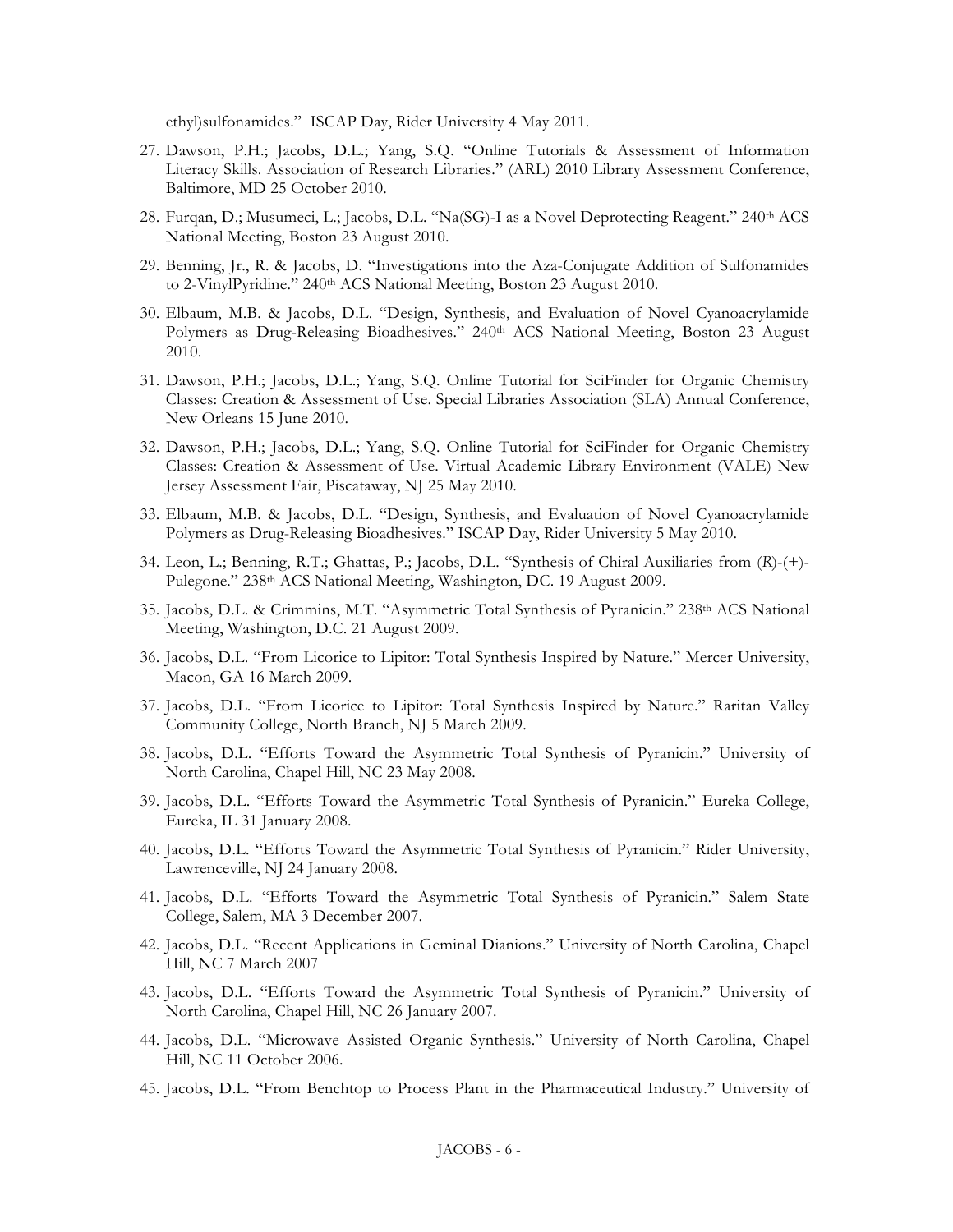North Carolina, Chapel Hill, NC 28 September 2005.

- 46. Jacobs, D.L. & Crimmins, M.T. "Efforts Toward the Asymmetric Total Synthesis of Pyranicin." 230th ACS National Meeting, Washington, D.C. Fall 2005.
- 47. Jacobs, D.L. "Memory of Chirality: Stereoinduction via Dynamic Conformational Chirality of sp2-Hybridized Intermediates." University of North Carolina, Chapel Hill, NC 29 April 2005

#### SKILLS

1D NMR, 2D NMR, HPLC, IR, GC, MS, polarimetry, microwave, glove box techniques

#### CURRENT RESEARCH STUDENTS

- Andrew Jemas (2014 Present)
- Morris, Ayeshia (2014 Present)
- Ottavi, Samantha (2015)
- Park, Mideum (2015 Project SEED)
- Quenum, Julite (2015)
- Thatcher, Nicole (2015)
- Tyson, Jonathan (2013 Present)

#### PAST RESEARCH STUDENTS

- **Benning, Ronald (2008 2010) Research Associate for Dr. John Adamovics, Rider University**
- Bing, Jade (2011 2013) 2<sup>nd</sup> year PhD candidate in Chemistry at Vanderbilt University
- Borkowski, Anthony (2013 2014) Senior, Rider University
- Carlin, Joseph (2012 2014) Associate Research Chemist, Benjamin Moore Paint Company
- Elbaum, Michael (2009 2010) Research Scientist, Novartis Institute
- Franzosi, Jacqueline (2012) Senior, Rutgers University
- Furqan, Dashawn (2010 2011 Project SEED) Undergraduate student at MCCC
- Ghattas, Paul (2008 2012) 4th year MD candidate at Pennsylvania State University
- Homoky, Christopher (2009 2010) Research Associate, Accutest
- Kornasiewicz, Adrie (2011) Post-baccalaureate student at Rider University
- Kparway, Joseph (2012, Project SEED)
- Leon, Lissette (2009, Project SEED) Senior, Rider University
- Murkli, Steven (2012 2014) 1st year PhD candidate in Chemistry at University of Maryland
- Musumeci, Lauren (2009 2011) R&D Scientist, PepsiCo
- Nouser, Mohamed  $(2014 2015)$
- Ojinnaka, Eleanor (2011 2013) Senior, William Patterson University
- Onukwugha, Nneka (2013, Project SEED)
- Peck, Gregory (2014) Junior, Rider University